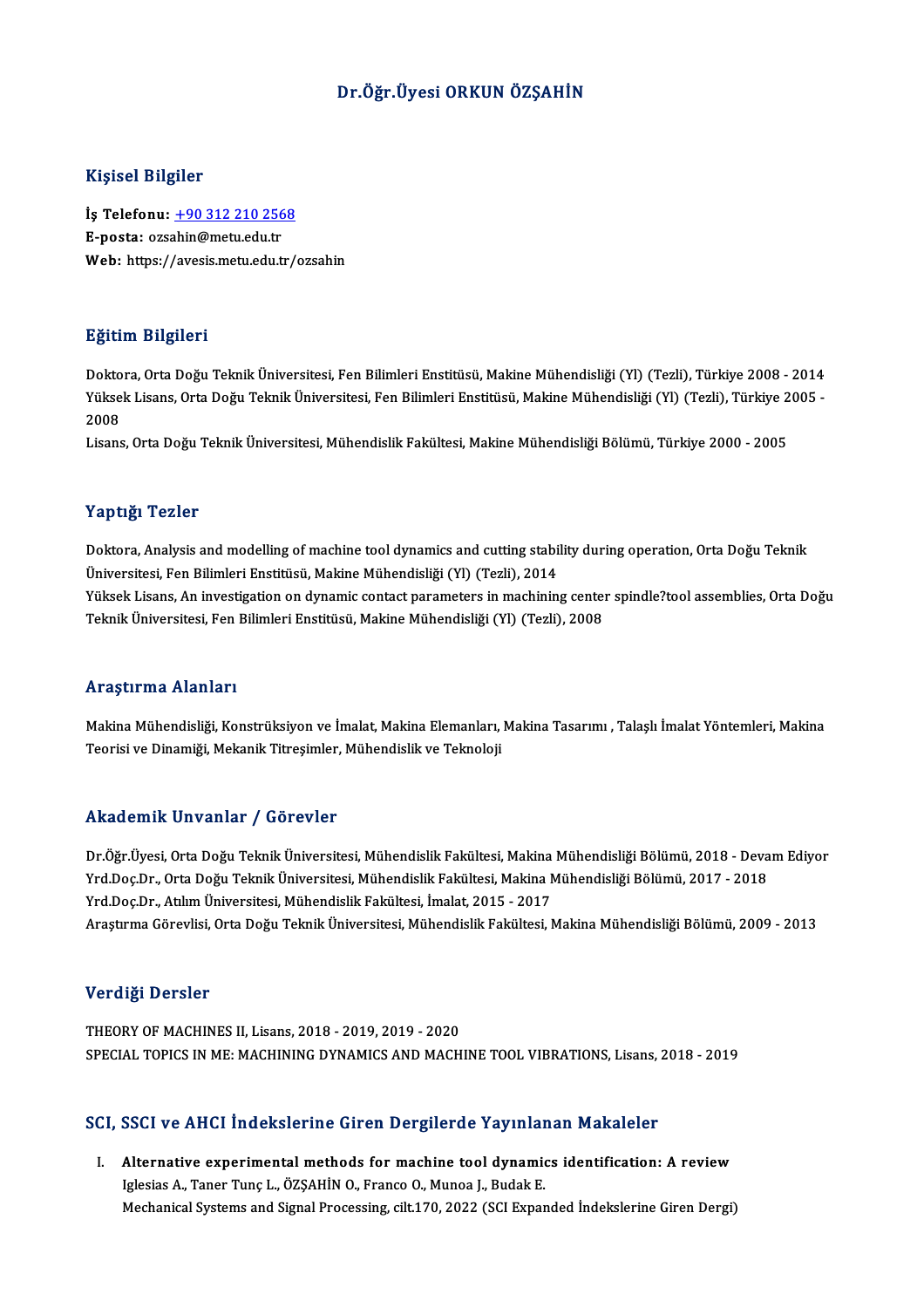II. Use of inverse stability solutions for identification of uncertainties in the dynamics of machining<br>nnocesses Use of invertional<br>processes<br>Tune L. T. d processes<br>Tunc L. T. , Özşahin O.<br>ADVANCES IN MANUFACTURING, cilt.6, ss.308-318, 2018 (SCI İndekslerine Giren Dergi)<br>High apeed tealtin EBE predistione of aphitrary teal haldar sambinatione başs

processes<br>Tunc L.T. , Özşahin O.

Tunc L. T. , Özşahin O.<br>ADVANCES IN MANUFACTURING, cilt.6, ss.308-318, 2018 (SCI İndekslerine Giren Dergi)<br>III. High speed tooltip FRF predictions of arbitrary tool-holder combinations based on operational<br>Spindle iden ADVANCES IN MANUFAC<br>High speed tooltip FR<br>spindle identification<br>Postel M. Ozsabin O. Alti High speed tooltip FRF pred<br>spindle identification<br>Postel M., Ozsahin O., Altintas Y.<br>INTERNATIONAL JOURNAL OF I spindle identification<br>Postel M., Ozsahin O., Altintas Y.<br>INTERNATIONAL JOURNAL OF MACHINE TOOLS & MANUFACTURE, cilt.129, ss.48-60, 2018 (SCI İndekslerine Giren

Dergi) INTERNATIONAL JOURNAL OF MACHINE TOOLS & MANUFACTURE, cilt.129, ss.48-60, 2018 (SCI indeksler.<br>Dergi)<br>IV. Determination of tool point FRF of micro tools under operational conditions using analytical<br>mathods

- Dergi)<br><mark>Determin</mark><br>methods<br>özsauin De<mark>termina</mark><br>methods<br>ÖZŞAHİN O.<br>JOUPNAL OL
	-

methods<br>ÖZŞAHİN O.<br>JOURNAL OF THE FACULTY OF ENGINEERING AND ARCHITECTURE OF GAZI UNIVERSITY, cilt.33, sa.2, ss.517-526, ÖZŞAHİN O.<br>JOURNAL OF THE FACULTY OF ENGI<br>2018 (SCI İndekslerine Giren Dergi)<br>Stability of Milling Operations W

V. Stability of Milling Operations With Asymmetric Cutter Dynamics in Rotating Coordinates<br>Comak A., Ozsahin O., Altintas Y. 2018 (SCI İndekslerine Giren De<br>Stability of Milling Operation<br>Comak A., Ozsahin O., Altintas Y.<br>JOUPNAL OF MANUEACTUBING Stability of Milling Operations With Asymmetric Cutter Dynamics in Rotating Coordinates<br>Comak A., Ozsahin O., Altintas Y.<br>JOURNAL OF MANUFACTURING SCIENCE AND ENGINEERING-TRANSACTIONS OF THE ASME, cilt.138, sa.8, 2016<br>(SCI

Comak A., Ozsahin O., Altintas Y<br>JOURNAL OF MANUFACTURIN<br>(SCI İndekslerine Giren Dergi)<br>Recentance sevuling based JOURNAL OF MANUFACTURING SCIENCE AND ENGINEERING-TRANSACTIONS OF THE ASME, cilt.138, sa.8, 20<br>(SCI Indekslerine Giren Dergi)<br>VI. Receptance coupling based algorithm for the identification of contact parameters at holder-to

(SCI İndek<br>Receptan<br>interface<br>Matthias M Receptance coupling based algorithm for t<br>interface<br>Matthias W., Ozsahin O., Altintas Y., DENKENA B.<br>CIPP JOUPNAL OF MANUEACTUPINC SCIENCE A

Matthias W., Ozsahin O., Altintas Y., DENKENA B.

interface<br>Matthias W., Ozsahin O., Altintas Y., DENKENA B.<br>CIRP JOURNAL OF MANUFACTURING SCIENCE AND TECHNOLOGY, cilt.13, ss.37-45, 2016 (SCI İndekslerine Giren<br>Dergi) CIRP JOURNAL OF MANUFACTURING SCIENCE AND TECHNOLOGY, cilt.13, ss.37-45, 2016 (SCI İndekslerine Giren Dergi)<br>Dergi)<br>VII. Identification of bearing dynamics under operational conditions for chatter stability prediction in<br>h

## Dergi)<br>Identification of bearing dynamic:<br>high speed machining operations<br>ÖZSAHIN O. Budek E. ÖZCÜVEN H. N high speed machining operations<br>ÖZŞAHİN O., Budak E., ÖZGÜVEN H. N.

PRECISION ENGINEERING-JOURNAL OF THE INTERNATIONAL SOCIETIES FOR PRECISION ENGINEERING AND NANOTECHNOLOGY, cilt.42, ss.53-65,2015 (SCI İndekslerineGirenDergi) PRECISION ENGINEERING-JOURNAL OF THE INTERNATIONAL SOCIETIES FOR PRECISION ENGINEERING AND<br>NANOTECHNOLOGY, cilt.42, ss.53-65, 2015 (SCI indekslerine Giren Dergi)<br>VIII. Prediction of frequency response function (FRF) of asy

# NANOTECHNOLOGY, cilt.42, ss.53-65, 2015 (SCI Inc<br>Prediction of frequency response function (I<br>spindle and beam models of holder and tool<br>Oggebin O. Alintes V Prediction of freque<br>spindle and beam m<br>Oezsahin O., Altintas Y.<br>INTERNATIONAL JOUP

spindle and beam models of holder and tool<br>Oezsahin O., Altintas Y.<br>INTERNATIONAL JOURNAL OF MACHINE TOOLS & MANUFACTURE, cilt.92, ss.31-40, 2015 (SCI İndekslerine Giren<br>Persi) Oezsah<br>INTERI<br>Dergi)<br>In nuo INTERNATIONAL JOURNAL OF MACHINE TOOLS & MANUFACTURE, cilt.92, ss.31-40, 2015 (SCI Indekslerine Giren<br>Dergi)<br>IX. In-process tool point FRF identification under operational conditions using inverse stability solution<br>ÖZSAHI

# Dergi)<br>In-process tool point FRF identifi<br>ÖZŞAHİN O., Budak E., ÖZGÜVEN H. N.<br>INTERNATIONAL JOUPNAL OE MACHI IX. In-process tool point FRF identification under operational conditions using inverse stability solution<br>ÖZŞAHİN O., Budak E., ÖZGÜVEN H. N.<br>INTERNATIONAL JOURNAL OF MACHINE TOOLS & MANUFACTURE, cilt.89, ss.64-73, 2015 (

ÖZŞAH<br>INTERI<br>Dergi)<br>Analıt INTERNATIONAL JOURNAL OF MACHINE TOOLS & MANUFACTURE, cilt.89, ss.64-73, 2015 (SCI İndekslerine Gire<br>Dergi)<br>X. Analytical modeling of asymmetric multi-segment rotor - bearing systems with Timoshenko beam<br>model including gy

## Dergi)<br>Analytical modeling of asymmetric mu<br>model including gyroscopic moments<br>Ozsabin Q ÖZCÜVEN H N - Pudak E Analytical modeling of asymmetr<br>model including gyroscopic mom<br>Ozsahin O., ÖZGÜVEN H. N. , Budak E.<br>COMBUTERS & STRUCTURES sit 144 model including gyroscopic moments<br>Ozsahin O., ÖZGÜVEN H. N. , Budak E.<br>COMPUTERS & STRUCTURES, cilt.144, ss.119-126, 2014 (SCI İndekslerine Giren Dergi)<br>Analysis and sempensation of mass loading effect of asselerematers o

### Ozsahin O., ÖZGÜVEN H. N. , Budak E.<br>COMPUTERS & STRUCTURES, cilt.144, ss.119-126, 2014 (SCI İndekslerine Giren Dergi)<br>XI. Analysis and compensation of mass loading effect of accelerometers on tool point FRF<br>measurements f COMPUTERS & STRUCTURES, cilt.144, ss.119-126, 201<br>Analysis and compensation of mass loading eff<br>measurements for chatter stability predictions<br>ÖZSAHIN O. ÖZCÜVENH N. Budak E Analysis and compensation of mas<br>measurements for chatter stability<br>ÖZŞAHİN O., ÖZGÜVEN H. N. , Budak E.<br>INTERNATIONAL JOURNAL OE MACHU measurements for chatter stability predictions<br>ÖZŞAHİN O., ÖZGÜVEN H. N. , Budak E.<br>INTERNATIONAL JOURNAL OF MACHINE TOOLS & MANUFACTURE, cilt.50, sa.6, ss.585-589, 2010 (SCI İndekslerine<br>Giren Dergi) ÖZSAHİN O. ÖZGÜVEN H. N., Budak E. INTERNATIONAL JOURNAL OF MACHINE TOOLS & MANUFACTURE, cilt.50, sa.6, ss.585-589, 2010 (SCI İndekslei<br>Giren Dergi)<br>XII. A closed-form approach for identification of dynamical contact parameters in spindle-holder-tool<br>200

# **Giren Dergi)<br>A closed-fo<br>assemblies<br>ÖZSAHİN O** A closed-form approach for identification of<br>assemblies<br>ÖZŞAHİN O., ERTURK A., ÖZGÜVEN H. N. , Budak E.<br>INTERNATIONAL JOUPNAL OE MACHINE TOOLS &

ÖZŞAHİN O., ERTURK A., ÖZGÜVEN H. N., Budak E.

assemblies<br>ÖZŞAHİN O., ERTURK A., ÖZGÜVEN H. N. , Budak E.<br>INTERNATIONAL JOURNAL OF MACHINE TOOLS & MANUFACTURE, cilt.49, sa.1, ss.25-35, 2009 (SCI İndekslerine<br>Giren Dergi)